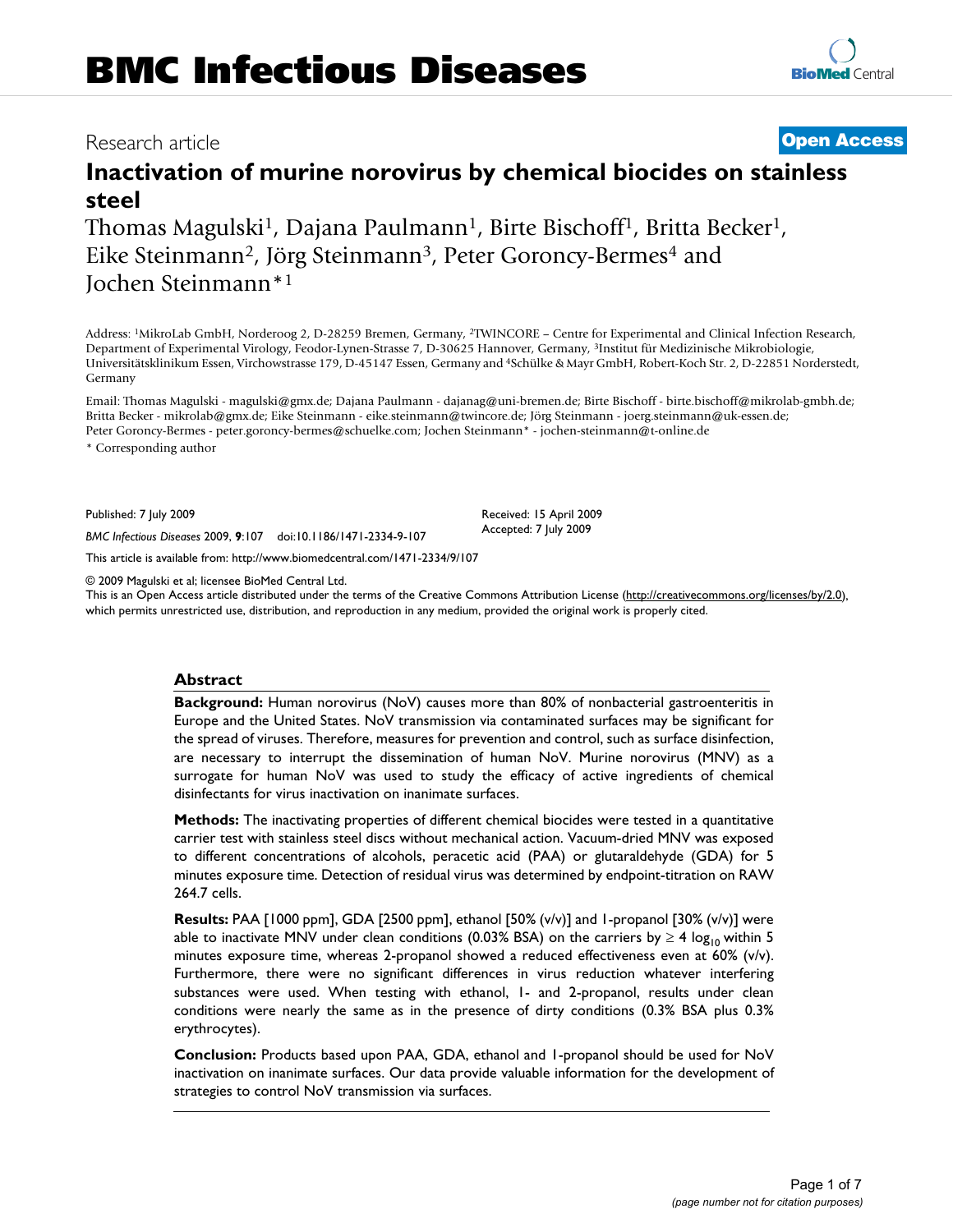# **Background**

Human noroviruses (NoVs) are members of the genus *Norovirus* and belong to the family *Caliciviridae* possessing a single-stranded genome without an envelope. NoV is responsible for more than 80% of nonbacterial gastroenteritis in Europe and the United States [1,2]. The most common routes of norovirus transmission are ingestion of contaminated food or water, direct and indirect personto-person contact and aerosolization of viral particles.

In young children, a long-term shedding for more than one month was observed in 22.6% of those with adequate follow-up [3]. This study in a children's hospital also revealed that 59% of all NoV infections were hospitalacquired. A recent publication confirmed the extensive contamination of environmental surfaces resulting in a prolonged norovirus outbreak [4]. These findings highlight the role of widespread environmental contamination in hospitals and other medical settings. Effective disinfection of surfaces and healthcare equipment is crucial for the prevention of virus transmission. Consequently, inactivation studies simulating practical conditions with different chemical biocides are important to develop surface disinfectants effective against human NoVs.

Due to the lack of a cell culture system for important nosocomial pathogens such as human NoVs, it is necessary to use a surrogate virus which can easily be cultivated in cell culture. In the past, the most suitable surrogate for human NoVs when studying the virucidal activity of chemical disinfectants in suspension and on carriers was the feline calicivirus (FCV) [5-7]. Within the family Caliciviridae, FCV belongs to the genus *Vesivirus* and it is known to be a respiratory pathogen. Therefore, survival and inactivation characteristics may differ from those of human NoVs, which are transmitted by the fecal-oral route.

Recently, propagation of the murine norovirus (MNV) in dendritic cells and macrophages was achieved [8]. Like human NoV, MNV is a member of the genus *Norovirus* and passes through the gastrointestinal tract. Because of this, MNV seems to be a more suitable surrogate for human NoV than FCV [9,10].

This study presents the results of activities of different biocides against the MNV dried on stainless steel to simulate practical conditions. These data should facilitate our understanding of inactivation of human NoV by surface disinfectants.

## **Methods**

## *Preparation of the test virus suspension*

Test virus suspension was prepared by infecting RAW 264.7 cells (ATCC TIB-71) with MNV (Berlin 06/06/DE isolate S99, kindly provided by the Robert Koch-Institute in Berlin) by using a multiplicity of infection of 1. Following 2 hours of adsorption at 37°C, the inoculum was replaced by Dulbecco's modified Eagle's medium (DMEM, 4.5 g/l glucose, Lonza Group Ltd., Verviers, Belgium) with 3% fetal calf serum (FCS, low endotoxin, HyClone, PerbioScience, Bonn, Germany). The tissue culture flask was incubated at  $37^{\circ}$ C and  $5\%$  CO<sub>2</sub> until 70– 95% of the cells showed a cytopathic effect (after 1–2 days). The cells were frozen and thawed twice, followed by centrifugation at 1600 g for 10 minutes. The supernatant was aliquoted as test virus suspension and stored at -  $80^{\circ}$ C.

## *Chemical biocides*

Dilutions of peracetic acid (PAA), glutaraldehyde (GDA) and the different kinds of alcohol (Sigma-Aldrich, Seelze, Germany) were prepared immediately before the inactivation experiments with hard water (300 ppm  $CaCO<sub>3</sub>$ , pH 7.0) prepared according to EN 14476:2007-02 and used within 2 hours [11].

## *Preparation of virus inoculum*

The virus inoculum was prepared by mixing the test virus suspension with the interfering substances according to EN 14476:2007-02 [11]:

a) Nine volumes of test virus suspension were mixed with one volume of 0.3% w/v of bovine serum albumin (clean conditions)

b) Nine volumes of test virus suspension were mixed with one volume of 3% w/v of bovine serum albumin plus 3% v/v washed sheep erythrocytes (dirty conditions).

## *Preparation of the carrier*

For cleaning, stainless steel discs (20 mm diameter, GK Formblech GmbH, Berlin, Germany) were incubated in a 5% (v/v) Decon®90-solution (Decon Laboratories Ltd., Hove, England) for 1 h. Afterwards the discs were rinsed off twice with freshly destilled water for 10 sec, ensuring that the carriers did not dry to any extent, and were then placed in 70% ethanol ( $v/v$ ) for 15 min. Finally, the carriers were dried by evaporation in sterile petri dishes in a biological safety cabinet.

## *Experimental procedure*

50 μl of the virus inoculum were pipetted in the middle of each pre-treated carrier and dried in a desiccator with a vacuum of 700–800 mbar for about 30 minutes to reach a constant humidity in all experiments. After drying, the virus-contaminated discs were transferred into 25 ml plastic vial holders (Sarstedt AG & Co. KG, Nümbrecht, Germany), which were previously filled with 0.5 g of glass beads (0.25–0.50 mm diameter, Carl Roth GmbH, Karlsruhe, Germany) to increase virus recovery by mechanical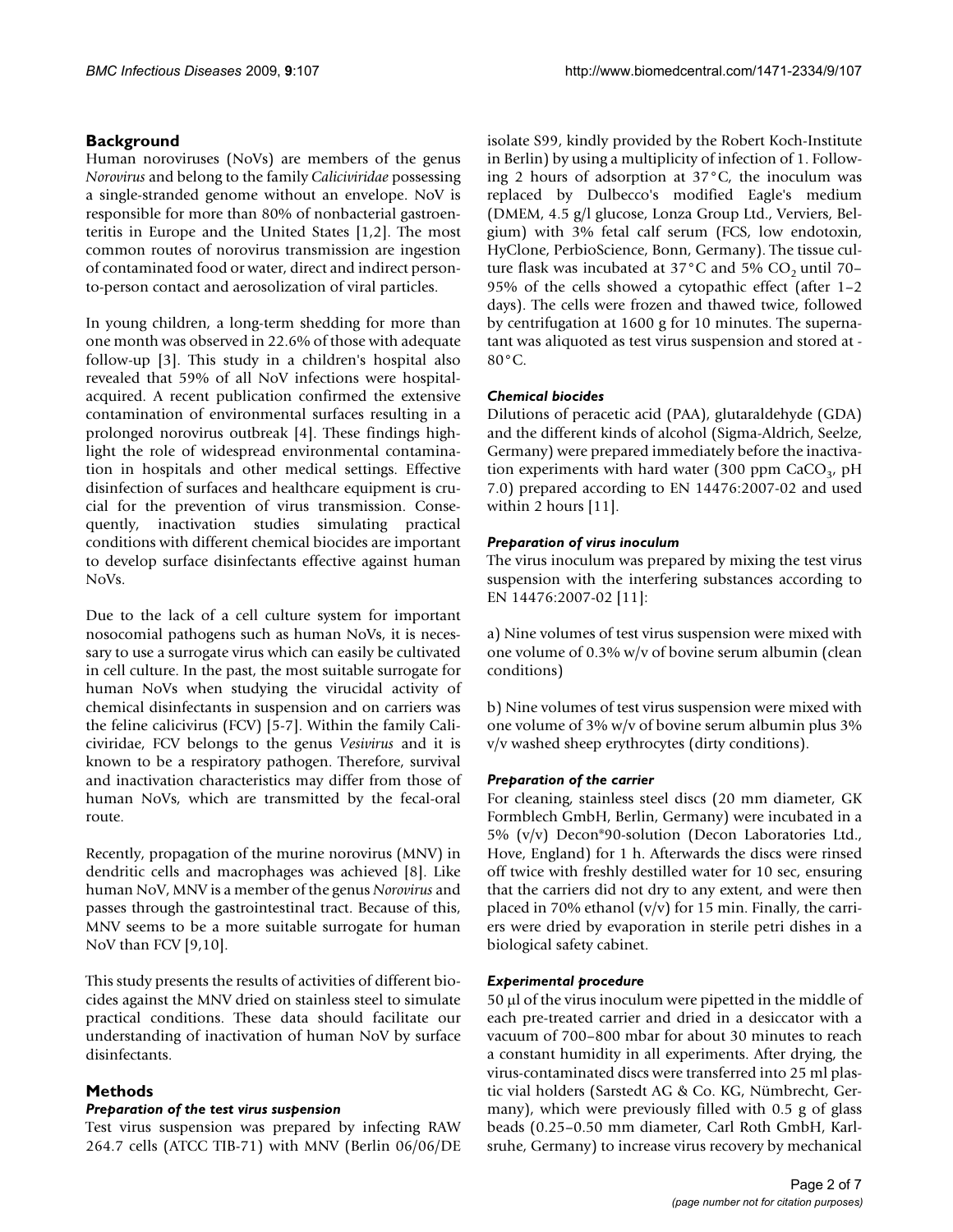abrasion. 100 μl of the test biocides were then pipetted on the dried virus inoculum and incubated for 5 minutes. Control carriers received 100 μl of hard water instead of the chemical substance. In order to stop the activity of the test substance, 900 μl of culture medium were added immediately at the end of the exposure time. The vials were vortexed directly for 1 min to recover the residual virus before the eluate was diluted to determine viral infectivity. Each test was carried out with 3 replicates (carriers) per concentration of the substance and virus control respectively, with a minimum of two independent experiments.

#### *Determination of infectivity*

Infectivity was determined by endpoint dilution titration onto RAW 264.7 cells. At the end of the exposure time, aliquots of the mixture were taken and diluted immediately. 100 μl of each dilution were placed in eight wells of a sterile 96-well microtiter plate with the permissive RAW 264.7 cells. Plates were incubated for 4 to 5 days and infectivity was analysed by virus-induced cytopathic effect. Virus titres were determined by the method of Spearman and Kärber. Titre reduction was calculated as the difference between the virus titre of the water control (5 min) and the titre of the biocides after 5 min of exposure times and is presented as  $log_{10}$  reduction.

The criterion used for virucidal activity of the biocide was a four  $log_{10}$  reduction in this study (inactivation of 99.99%).

## **Results**

## *Inactivation of MNV by peracetic acid and glutaraldehyde*

Different concentrations of PAA and GDA were evaluated in the carrier test against MNV under clean conditions with a contact time of 5 minutes. Concentrations of 50,

200 and 500 ppm were not able to reduce virus titres sufficiently, whereas PAA in a concentration of 1000 ppm reduced MNV titre by  $4.05 \log_{10}$ . Testing GDA the concentration had to be increased up to 2500 ppm to achieve a 4  $log<sub>10</sub>$  reduction in virus titre (Figure 1a and 1b). Lower concentrations were not effective against the test virus on the carriers.

# *Inactivation of MNV by different alcohols*

Ethanol, 1-propanol and 2-propanol were tested for their ability to inactivate MNV on stainless steel discs. These different alcohols varied in their capability to inactivate MNV under clean conditions. Whereas the highest used concentration of 60% (v/v) 2-propanol only reduced the viral titre by 3.02  $log_{10}$  within 5 minutes of exposure time (Figure 2a), 50-55% (v/v) ethanol was able to reduce the infectivity of MNV by 4.09 to  $6.18 \log_{10}$  (Figure 2b). The most effective alcohol in the carrier test was 1-propanol. 30% (v/v) 1-propanol was sufficient to inactivate 99.99% of MNV after a contact time of 5 minutes. A concentration of 40%  $(v/v)$  1-propanol decreased virus titre on the carrier by an average of 6.04  $log_{10}$  (Figure 2c).

# *Influence of soil load on MNV inactivation by different alcohols*

To compare the influence of soil load, we analyzed the three alcohols for their inactivation properties against MNV under clean and dirty conditions. Reduction factors achieved with the corresponding alcohols in concentrations of 40% ( $v/v$ ) and 60% ( $v/v$ ) under clean conditions were comparable to those measured under dirty conditions (Figure 3).

## **Discussion**

Norovirus infections spread rapidly particularly in senior residences, hospitals, hotels, schools and even cruise



## Figure 1

**Effectiveness of peracetic acid and glutaraldehyde against murine norovirus**. **a)** 100 μl of peracetic acid [50, 200, 500, 1000, 1500 ppm] or **b)** 100 μl of glutaraldehyde [125, 500, 1000, 2000, 2500 ppm] were pipetted on the dried virus inoculums (clean conditions) and incubated for 5 minutes. Results represent the mean  $log_{10}$  reduction with standard deviation of three replicates per concentration of the substance of two independent experiments.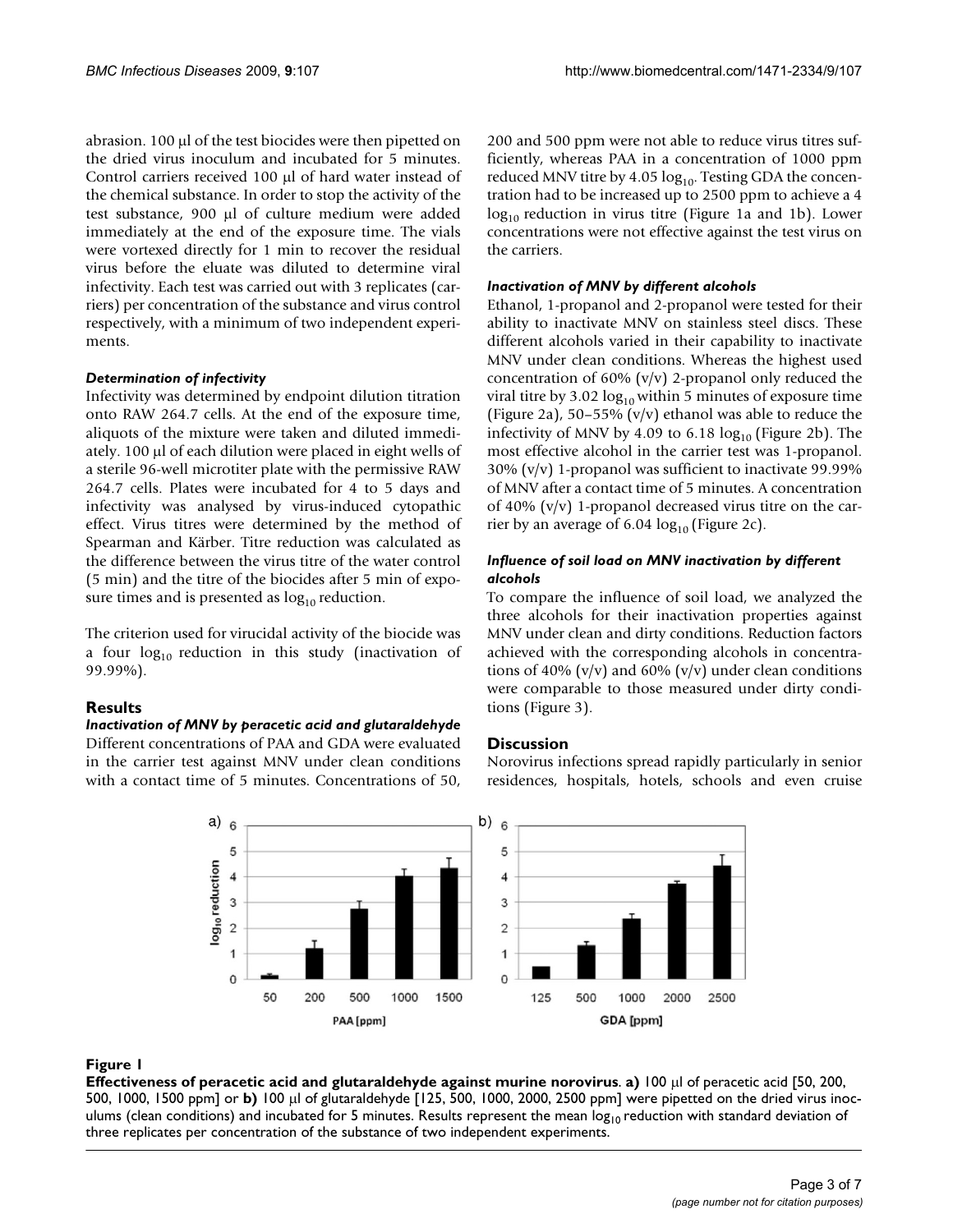

## Effectiveness of different concentrat **Figure 2** ions of 2-propanol, ethanol and 1-propanol against murine norovirus

**Effectiveness of different concentrations of 2-propanol, ethanol and 1-propanol against murine norovirus**. **a)**  100 μl of 2-propanol [20, 30, 40, 50, 60% (v/v)], **b)** 100 μl of ethanol [40, 45, 50, 55, 60% (v/v)] or **c)** 100 μl of 1-propanol [10, 20, 30, 40, 50, 60% (v/v)] were pipetted on the dried virus inoculums (clean conditions) and incubated for 5 minutes. Results represent the mean  $log_{10}$  reduction with standard deviation of three replicates per concentration of the substance of two independent experiments.

ships. Apparently, contaminated surfaces may play an important role in the spread of human NoV [12-15]. In a rehabilitation centre, the protracted course of norovirusinduced gastroenteritis was also connected to an environmental contamination [16]. Therefore, measures for the prevention and control of NoV transmission should include surface disinfection with products highly effective against this viral pathogen.

Many surface cleaners in the household are based on 0.5% hypochlorite. It was shown by reverse transcriptase polymerase chain reaction (RT-PCR) for human NoVs that the cleaning of fecally contaminated surfaces with a cloth soaked in detergents or treatment with 0.5% hypochlorite alone failed to eliminate human NoVs. The virus could still be detected on up to 28% of the surfaces by RT-PCR. Only wiping the surface with a cloth soaked in detergents followed by applying a combined hypochlorite/detergent treatment was successful to achieve a sufficient efficacy against human NoVs [17].

Since there is only limited knowledge about human NoV inactivation on surfaces, it was the aim of this study to evaluate the virucidal properties of some often-used chemical ingredients of surface disinfectants in a standardized test procedure. The importance of carrier-based methods to test efficacy of disinfectants against vertebrate viruses has been stressed [18].

Meanwhile, carrier test methods including a ring trial launched under the initiative of the Organisation for Economic Cooperation and Development have been published [19-21]. In our study the protocol used followed the draft of the European Committee for Standardization TC 216 with 0.03% BSA and 0.3% BSA plus 0.3% sheep erythrocytes as interfering substances without mechanical action [22].

The absence of a cell culture assay for human NoV makes it necessary to introduce a reliable surrogate virus when studying the environmental persistence and efficacy of chemical disinfectants. Because FCV can be propagated in cell culture, it has been extensively studied in inactivation studies in the past [5,23]. In contrast to FCV, MNV is transmitted by the fecal-oral route, thus making this virus a promising surrogate for human NoVs. Consequently, stability and inactivation by alcohol-based hand rubs and commercial products used in veterinary medicine for surface disinfection have been successfully tested with MNV in suspension and carrier tests [24-26].

In this study, MNV showed a remarkable stability while drying. The difference in the virus titre before and after drying on the carrier did not exceed 0.35  $log_{10}$  (data not shown in table). In contrast, the poliovirus titre decreased by about 3  $log_{10}$  during the drying process [27].

In general, non-enveloped viruses can persist for approximately up to two months on inanimate surfaces [28]. For example, reovirus was able to survive on polyvinyl chloride carriers for a period of 30 days dried in organic matrix [29].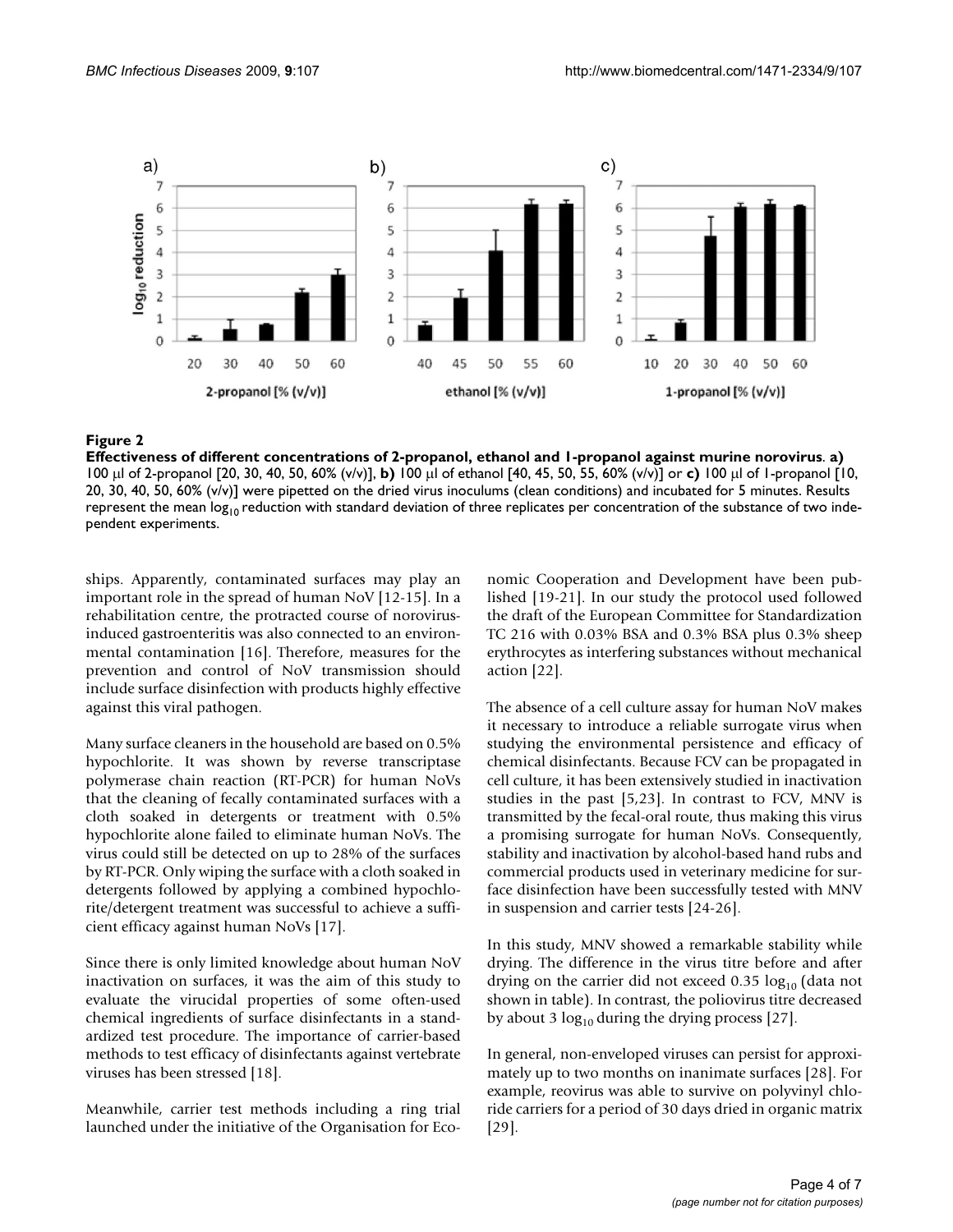

# **Figure 3** Comparison of the inactivation properties of different alcohols under clean and dirty conditions

**Comparison of the inactivation properties of different alcohols under clean and dirty conditions**. 100 μl of ethanol [40, 60% (v/v)], 1-propanol [40, 60% (v/v)] or 2-propanol [40, 60% (v/v)] were pipetted on the dried virus inoculums and incubated for 5 minutes. Results represent the mean  $log_{10}$  reduction with standard deviation of two replicates per concentration of the substance of two independent experiments.

MNV can persist in various environmental conditions. After 40 days at -20 $^{\circ}$ C and 4 $^{\circ}$ C only a < 2 log<sub>10</sub> reduction was observed [30]. This study also revealed that MNV survived better in a stool suspension than on the surface of gauze or diaper material.

Recently, the stability of MNV mixed with artificial feces on stainless steel coupons was studied [25]. In this study, only a minimal loss of infectivity was measured at pH 2, whereas FCV was rather unstable at pH values lower than 3.

In this study we show that PAA and GDA were able to reduce the titre of MNV under clean conditions about more than 4  $log_{10}$  within 5 minutes of exposure time. When testing PAA a concentration of 0.1% (1000 ppm) and when testing GDA a concentration of 0.25% (2500 ppm) was needed to inactivate 99.99% of the viruses. These results were confirmed by the ability of two commercial products based upon GDA and PAA to inactivate MNV [26].

In tests with other viruses simulating practical conditions, 2.0% GDA was able to inactivate HIV, rotavirus and HAV on carriers within one minute [31-33]. Additionally, reovirus embedded in an artificial test soil was inactivated by GDA within one minute, whereas a concentration of 0.1% took 12 minutes to inactivate this virus completely [29].

Generally, besides PAA and GDA, chlorine-based products are often recommended to inactivate non-enveloped viruses on contaminated inanimate surfaces. Testing nonporous and porous surfaces, 20 to 200 ppm of hypochlorous acid solution reduced the titres of human NoV and MNV by 3  $log_{10}$  within a contact time of 10 minutes [34].

In further experiments we analysed the virucidal properties of ethanol, 1-propanol and 2-propanol against MNV in the quantitative carrier test under clean conditions with concentrations from 10 to 60%  $(v/v)$ . Since results from the suspension test with the MNV where ethanol in a concentration of 60% (v/v) to 80% (v/v) was more effective than 1-propanol followed by 2-propanol (unpublished), we expected ethanol to be the most effective virucidal agent, followed by 1- and 2-propanol. Surprisingly, 1-propanol was the most effective alcohol to inactivate MNV on the carrier under clean conditions. Interestingly, a concentration of only 30%  $(v/v)$  1-propanol was sufficient to inactivate 99.99% of the virus. In comparison, the two other alcohols were completely ineffective at this concentration. Ethanol achieved a similar effectiveness only at 50–55% (v/v), while 2-propanol at a concentration of 60% (v/v) did not reach a 4  $log_{10}$  reduction. These results are in contrast to data with FCV. Here, 2-propanol inactivating 99% within one minute at 40 to 60% was found to be more effective than ethanol (6).

Approaching practical conditions, the soil load was increased from 0.03% BSA (clean conditions) to 0.3% BSA plus 0.3% sheep erythrocytes (dirty conditions). Previous results of suspension tests or carrier assays had shown that a higher organic load resulted in a decreased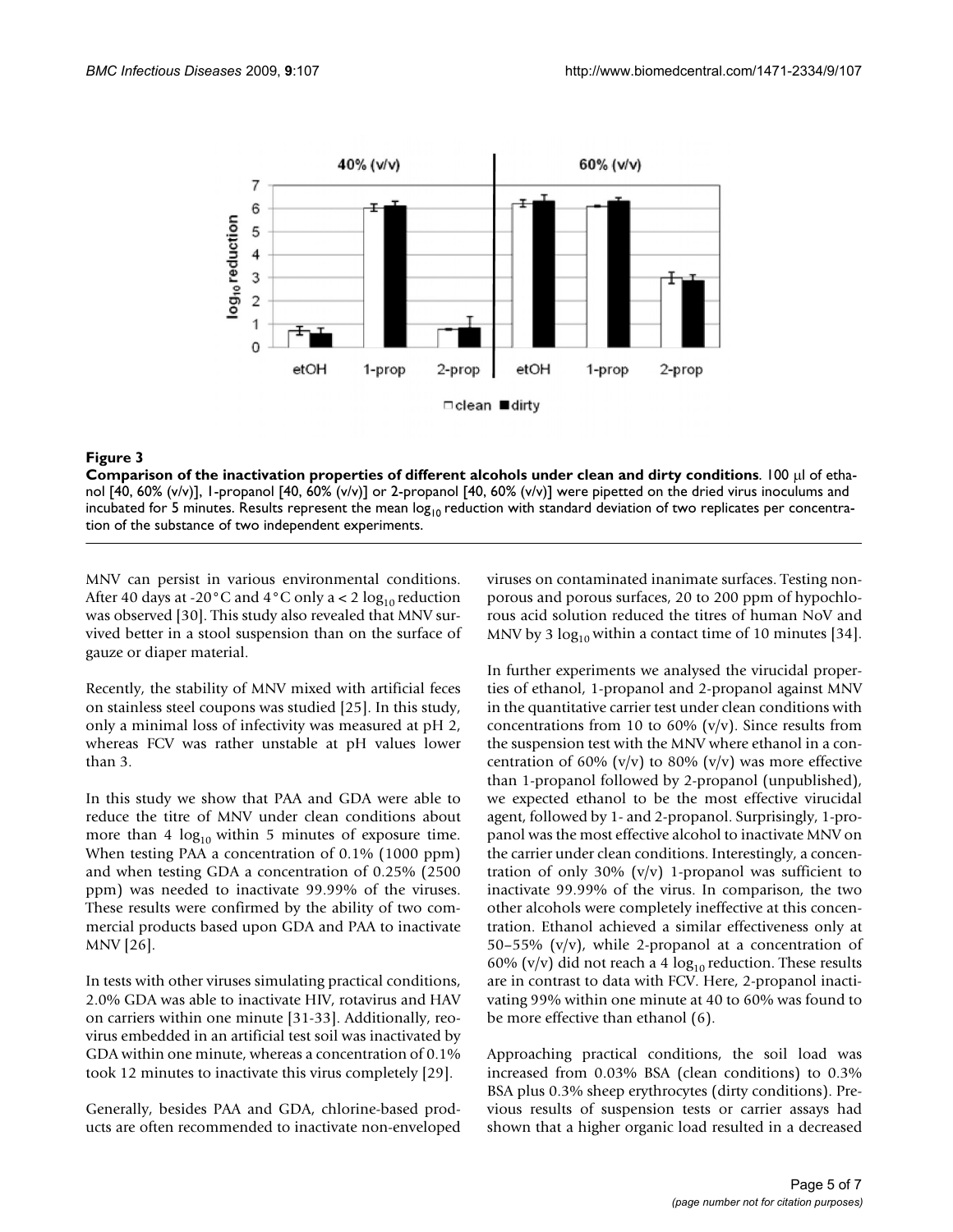effectiveness of the biocide [35-37]. Interestingly, our results could not confirm these findings. There was no difference in  $log_{10}$  reduction detectable between clean and dirty conditions. All three alcohols tested showed similar reduction factors at 40% (v/v) and 60% (v/v) with 0.03% BSA as well as with 0.3% BSA plus 0.3% erythrocytes. At the tested concentration of 40%  $(v/v)$  1-propanol was highly active against MNV after an exposure time of 5 minutes by reaching a reduction of 6  $log_{10}$ , whereas ethanol and 2-propanol could not inactivate the virus sufficiently. The effectiveness of ethanol and 2-propanol could be enhanced by increasing the concentration of alcohol. At an alcohol concentration of 60% (v/v) ethanol reached an efficacy comparable to 1-propanol, whereas 2-propanol was not capable of reducing the virus titre by more than 3  $log_{10}$  at the same concentration.

In summary, our data indicate that 1-propanol was the most effective alcohol to inactivate MNV on stainless steel discs within 5 minutes of contact time. Independent of the amount of soil load, even a concentration of 30% (v/ v) 1-propanol had the capability to decrease the virus titre by  $\geq 4 \log_{10}$  within 5 minutes.

In further studies, it would be interesting to compare the inactivating properties of these biocides against MNV on other carriers often used in hospitals and other medical settings.

#### **Conclusion**

To interrupt the transmission of human NoV it is necessary to use highly effective surface disinfectants tested under practical conditions. Our results show that MNV as a surrogate for human NoV is inactivated under clean conditions by PAA and GDA as well as by the two alcohols ethanol and 1-propanol on stainless steel discs after 5 minutes of exposure time, whereas 2-propanol only achieved insufficient effectiveness. The effective concentrations of the chemical biocides examined provide an informative basis when evaluating these substances as possible active ingredients of surface disinfectants with short contact times.

#### **Competing interests**

Dr. P. Goroncy-Bermes is employed by Schülke & Mayr, Norderstedt, Germany

## **Authors' contributions**

All authors contributed to the conception and analysis of data. TM carried out the experiments. All authors are involved in drafting the manuscript. All authors have read and approved the final version of the manuscript.

#### **Acknowledgements**

We thank E. Schreier (Robert Koch-Institute, Berlin, Germany) for providing the Murine Norovirus (Berlin 06/06/DE isolate S99).

#### **References**

- 1. Lopman BA, Reacher MH, van Duijnhoven Y, Hanon F-X, Brown D, Koopmans M: **[Viral Gastroenteritis Outbreaks in Europe,](http://www.ncbi.nlm.nih.gov/entrez/query.fcgi?cmd=Retrieve&db=PubMed&dopt=Abstract&list_uids=12533287) [1995–2000.](http://www.ncbi.nlm.nih.gov/entrez/query.fcgi?cmd=Retrieve&db=PubMed&dopt=Abstract&list_uids=12533287)** *Emerg Infect Dis* 2003, **9:**90-96.
- 2. Fankhauser RL, Noel JS, Monroe SS, Ando T, Glass RI: **[Molecular](http://www.ncbi.nlm.nih.gov/entrez/query.fcgi?cmd=Retrieve&db=PubMed&dopt=Abstract&list_uids=9815206)** epidemiology of "Norwalk-like viruses" in outbreaks of gas-<br>troenteritis in the United States. | Infect Dis 1998, **troenteritis** in the United States. **178:**1571-1578.
- Beersma MFC, Schutten M, Vennema H, Hartwig NG, Mes THM, Osterhaus ADME, van Doornum GJJ, Koopmans M: **[Norovirus in a](http://www.ncbi.nlm.nih.gov/entrez/query.fcgi?cmd=Retrieve&db=PubMed&dopt=Abstract&list_uids=19147255) [Dutch tertiary care hospital \(2002–2007\): frequent nosoco](http://www.ncbi.nlm.nih.gov/entrez/query.fcgi?cmd=Retrieve&db=PubMed&dopt=Abstract&list_uids=19147255)mial transmission and dominance of GIIb strains in young [children.](http://www.ncbi.nlm.nih.gov/entrez/query.fcgi?cmd=Retrieve&db=PubMed&dopt=Abstract&list_uids=19147255)** *J Hosp Infect* 2009, **71:**199-205.
- 4. Wu HM, Fornek M, Schwab KJ, Chapin AR, Gibson K, Schwab E, Spencer C, Henning K: **[A norovirus outbreak at a long-term](http://www.ncbi.nlm.nih.gov/entrez/query.fcgi?cmd=Retrieve&db=PubMed&dopt=Abstract&list_uids=16276954)[care facility: the role of environmental surface contamina](http://www.ncbi.nlm.nih.gov/entrez/query.fcgi?cmd=Retrieve&db=PubMed&dopt=Abstract&list_uids=16276954)[tion.](http://www.ncbi.nlm.nih.gov/entrez/query.fcgi?cmd=Retrieve&db=PubMed&dopt=Abstract&list_uids=16276954)** *Infect Control Hosp Epidemiol* 2005, **26:**802-810.
- 5. Doultree JC, Druce JD, Birch CJ, Bowden DS, Marshall JA: **[Inactiva](http://www.ncbi.nlm.nih.gov/entrez/query.fcgi?cmd=Retrieve&db=PubMed&dopt=Abstract&list_uids=9949965)[tion of feline calicivirus, a Norwalk virus surrogate.](http://www.ncbi.nlm.nih.gov/entrez/query.fcgi?cmd=Retrieve&db=PubMed&dopt=Abstract&list_uids=9949965)** *J Hosp Infect* 1999, **41:**51-57.
- 6. Malik YS, Maherchandani S, Goyal SM: **[Comparative efficacy of](http://www.ncbi.nlm.nih.gov/entrez/query.fcgi?cmd=Retrieve&db=PubMed&dopt=Abstract&list_uids=16443090) [ethanol and isopropanol against feline calicivirus, a norovirus](http://www.ncbi.nlm.nih.gov/entrez/query.fcgi?cmd=Retrieve&db=PubMed&dopt=Abstract&list_uids=16443090) [surrogate.](http://www.ncbi.nlm.nih.gov/entrez/query.fcgi?cmd=Retrieve&db=PubMed&dopt=Abstract&list_uids=16443090)** *Am J Infect Control* 2006, **34:**31-35.
- 7. Mattison K, Karthikeyan K, Abebe M, Malik N, Sattar SA, Farber JM, Bidawid S: **[Survival of calicivirus in foods and on surfaces:](http://www.ncbi.nlm.nih.gov/entrez/query.fcgi?cmd=Retrieve&db=PubMed&dopt=Abstract&list_uids=17340890) [experiments with feline calicivirus as a surrogate for norovi](http://www.ncbi.nlm.nih.gov/entrez/query.fcgi?cmd=Retrieve&db=PubMed&dopt=Abstract&list_uids=17340890)[rus.](http://www.ncbi.nlm.nih.gov/entrez/query.fcgi?cmd=Retrieve&db=PubMed&dopt=Abstract&list_uids=17340890)** *J Food Prot* 2007, **70:**500-503.
- 8. Wobus CE, Karst SM, Thackray LB, *et al.*: **[Replication of norovirus](http://www.ncbi.nlm.nih.gov/entrez/query.fcgi?cmd=Retrieve&db=PubMed&dopt=Abstract&list_uids=15562321) [in cell culture reveals a tropism for dendritic cells and mac](http://www.ncbi.nlm.nih.gov/entrez/query.fcgi?cmd=Retrieve&db=PubMed&dopt=Abstract&list_uids=15562321)[rophages.](http://www.ncbi.nlm.nih.gov/entrez/query.fcgi?cmd=Retrieve&db=PubMed&dopt=Abstract&list_uids=15562321)** *PLOS Biol* 2004, **2:**e432.
- 9. Steinmann J, Becker B, Bischoff B, Paulmann D, Steinmann J, Steinmann E: **Das murine Norovirus – ein neues Surrogatvirus für die humanen Noroviren?** *HygMed* 2008, **33:**136-140.
- 10. Wobus CE, Thackray LB, Virgin HW: **[Murine norovirus: a model](http://www.ncbi.nlm.nih.gov/entrez/query.fcgi?cmd=Retrieve&db=PubMed&dopt=Abstract&list_uids=16698991) [system to study norovirus biology and pathogenesis.](http://www.ncbi.nlm.nih.gov/entrez/query.fcgi?cmd=Retrieve&db=PubMed&dopt=Abstract&list_uids=16698991)** *J Virol* 2006, **80:**5104-5112.
- 11. EN 14476:2007-02: *Chemical disinfectants and antiseptics Virucidal quantitative suspension test for chemical disinfectants and antiseptics used in human medicine – Test method and requirements (phase 2, step 1)* 2007.
- 12. Cheesbrough JS, Green J, Gallimore CI, Wright PA, Brown DW: **[Widespread environmental contamination with Norwalk](http://www.ncbi.nlm.nih.gov/entrez/query.fcgi?cmd=Retrieve&db=PubMed&dopt=Abstract&list_uids=11057964)like viruses (NLV) detected in a prolonged hotel outbreak of [gastroenteritis.](http://www.ncbi.nlm.nih.gov/entrez/query.fcgi?cmd=Retrieve&db=PubMed&dopt=Abstract&list_uids=11057964)** *Epidemiol Infect* 2000, **125:**93-98.
- 13. Evans MR, Meldrum R, Lane W, *et al.*: **[An outbreak of viral gastro](http://www.ncbi.nlm.nih.gov/entrez/query.fcgi?cmd=Retrieve&db=PubMed&dopt=Abstract&list_uids=12403111)[enteritis following environmental contamination at a con](http://www.ncbi.nlm.nih.gov/entrez/query.fcgi?cmd=Retrieve&db=PubMed&dopt=Abstract&list_uids=12403111)[cert hall.](http://www.ncbi.nlm.nih.gov/entrez/query.fcgi?cmd=Retrieve&db=PubMed&dopt=Abstract&list_uids=12403111)** *Epidemiol Infect* 2002, **129:**355-360.
- 14. Green J, Wright PA, Gallimore I, Mitchell O, Morgan-Capner P, Brown DW: **[The role of environmental contamination with](http://www.ncbi.nlm.nih.gov/entrez/query.fcgi?cmd=Retrieve&db=PubMed&dopt=Abstract&list_uids=9617683) [small round structured viruses in a hospital outbreak inves](http://www.ncbi.nlm.nih.gov/entrez/query.fcgi?cmd=Retrieve&db=PubMed&dopt=Abstract&list_uids=9617683)tigated by reverse-transcriptase polymerase chain reaction [assay.](http://www.ncbi.nlm.nih.gov/entrez/query.fcgi?cmd=Retrieve&db=PubMed&dopt=Abstract&list_uids=9617683)** *J Hosp Infect* 1998, **39:**39-45.
- 15. Wu HM, Fornek M, Schwab KJ, Chapin AR, Gibson K, Schwab E, Spencer C, Henning K: **[A norovirus outbreak at a long-term](http://www.ncbi.nlm.nih.gov/entrez/query.fcgi?cmd=Retrieve&db=PubMed&dopt=Abstract&list_uids=16276954) [facility: the role of environmental surface contamination.](http://www.ncbi.nlm.nih.gov/entrez/query.fcgi?cmd=Retrieve&db=PubMed&dopt=Abstract&list_uids=16276954)** *Infect Control Hosp Epidemiol* 2005, **26:**802-810.
- 16. Kuusi M, Nuorti JP, Maunula L, Minh Tran NN, Ratia M, Karlsson J, von Bonsdorff CH: **[A prolonged outbreak of Norwalk-like cali](http://www.ncbi.nlm.nih.gov/entrez/query.fcgi?cmd=Retrieve&db=PubMed&dopt=Abstract&list_uids=12211580)[civirus \(NLV\) gastroenteritis in a rehabilitation centre due](http://www.ncbi.nlm.nih.gov/entrez/query.fcgi?cmd=Retrieve&db=PubMed&dopt=Abstract&list_uids=12211580) [to environmental contamination.](http://www.ncbi.nlm.nih.gov/entrez/query.fcgi?cmd=Retrieve&db=PubMed&dopt=Abstract&list_uids=12211580)** *Epidemiol Infect* 2002, **129:**133-138.
- 17. Barker J, Vipond IB, Bloomfield SF: **[Effects of cleaning and disin](http://www.ncbi.nlm.nih.gov/entrez/query.fcgi?cmd=Retrieve&db=PubMed&dopt=Abstract&list_uids=15350713)[fection in reducing the spread of Norovirus contamination](http://www.ncbi.nlm.nih.gov/entrez/query.fcgi?cmd=Retrieve&db=PubMed&dopt=Abstract&list_uids=15350713) [via environmental surfaces.](http://www.ncbi.nlm.nih.gov/entrez/query.fcgi?cmd=Retrieve&db=PubMed&dopt=Abstract&list_uids=15350713)** *J Hosp Infect* 2004, **58:**42-49.
- 18. Ijaz MK, Rubino J: **[Should test methods for disinfectants use](http://www.ncbi.nlm.nih.gov/entrez/query.fcgi?cmd=Retrieve&db=PubMed&dopt=Abstract&list_uids=18179381) [vertebrate viruses dried on carriers to advance virucidal](http://www.ncbi.nlm.nih.gov/entrez/query.fcgi?cmd=Retrieve&db=PubMed&dopt=Abstract&list_uids=18179381) [claims?](http://www.ncbi.nlm.nih.gov/entrez/query.fcgi?cmd=Retrieve&db=PubMed&dopt=Abstract&list_uids=18179381)** *Infect Control Hosp Epidemiol* 2008, **29:**192-194.
- 19. Organisation for Economic Cooperation and Development: **OECD efficacy workshop on certain antimicrobial biocides.** Arlington, Virginia, USA, workshop summary report. Arlington, VA: Organisation for Economic Cooperation and Development; 2002.
- 20. Sattar SA, Springthorpe S, Adegbunrin O, Zafer AA, Busa M: **A discbased quantitative carrier test method to assess the virucidal activity of chemical germicides.** *J Virol Meth* 2003, **112:**3-12.